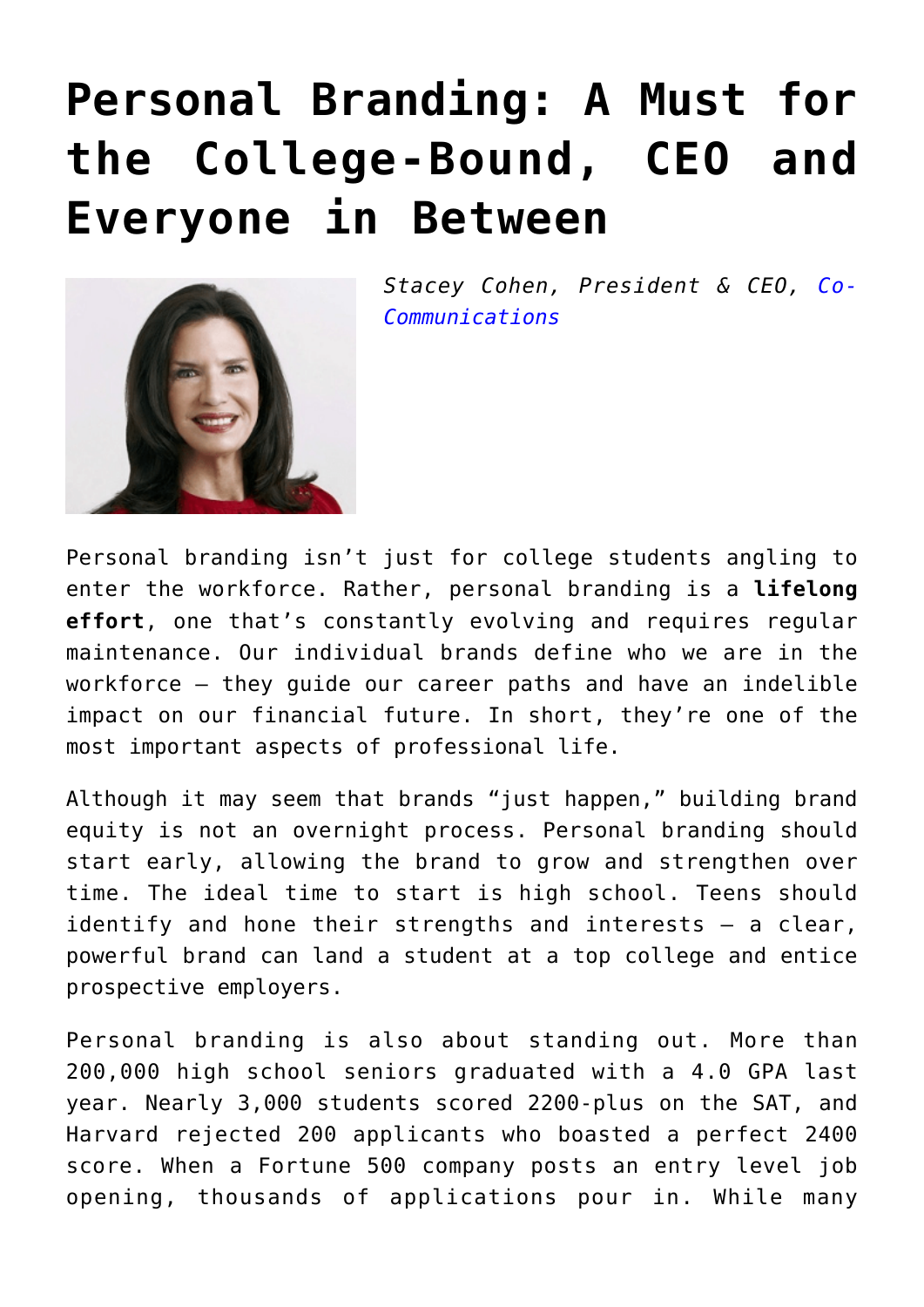applicants will be unqualified, there will be a substantial number that satisfy the job requirements. In a sea of sameness, the need to develop a strong point of difference to progress to the next round is non-negotiable.

So, how are students standing out from the crowd? A growing number of high schools and colleges offer career management courses that embrace personal branding. Consider, for example, North Broward Prep in Florida, which requires one trimester of Personal Branding. Similarly, institutions of higher education, such as Pace University and Boston University, integrate personal branding into their curriculum. Now more than ever, this age group has to counteract fierce competition with a stand-out brand and ensure their digital footprint is positive and consistent.

Now, let's examine the other end of the professional timeline. Working beyond retirement has become the norm. In the U.S., about 10,000 people retire every day, which translates to nearly 4 million people annually. But instead of retiring to Florida or the golf course, many baby boomers opt to reinvent themselves and enjoy more productive years. In an article inked by Randall Hansen, Ph.D., author and founder of Quintessential Careers, he notes: "For many, retirement will indeed no longer signal the end of working, but more so a career and lifestyle transition where the retiree has multiple options — such as continuing to work, returning to school for additional training or education, changing careers, venturing into entrepreneurship, becoming more involved in volunteer work, or simply enjoying leisure and travel possibilities."

From high school students to retirees, each individual's brand is unique — but the process of uncovering, cultivating and growing a brand is often universal. Below are eight tips for getting started:

**1. Strong brands are intentional.** Start by defining yourself. Determine what you do well, what you love to do, and your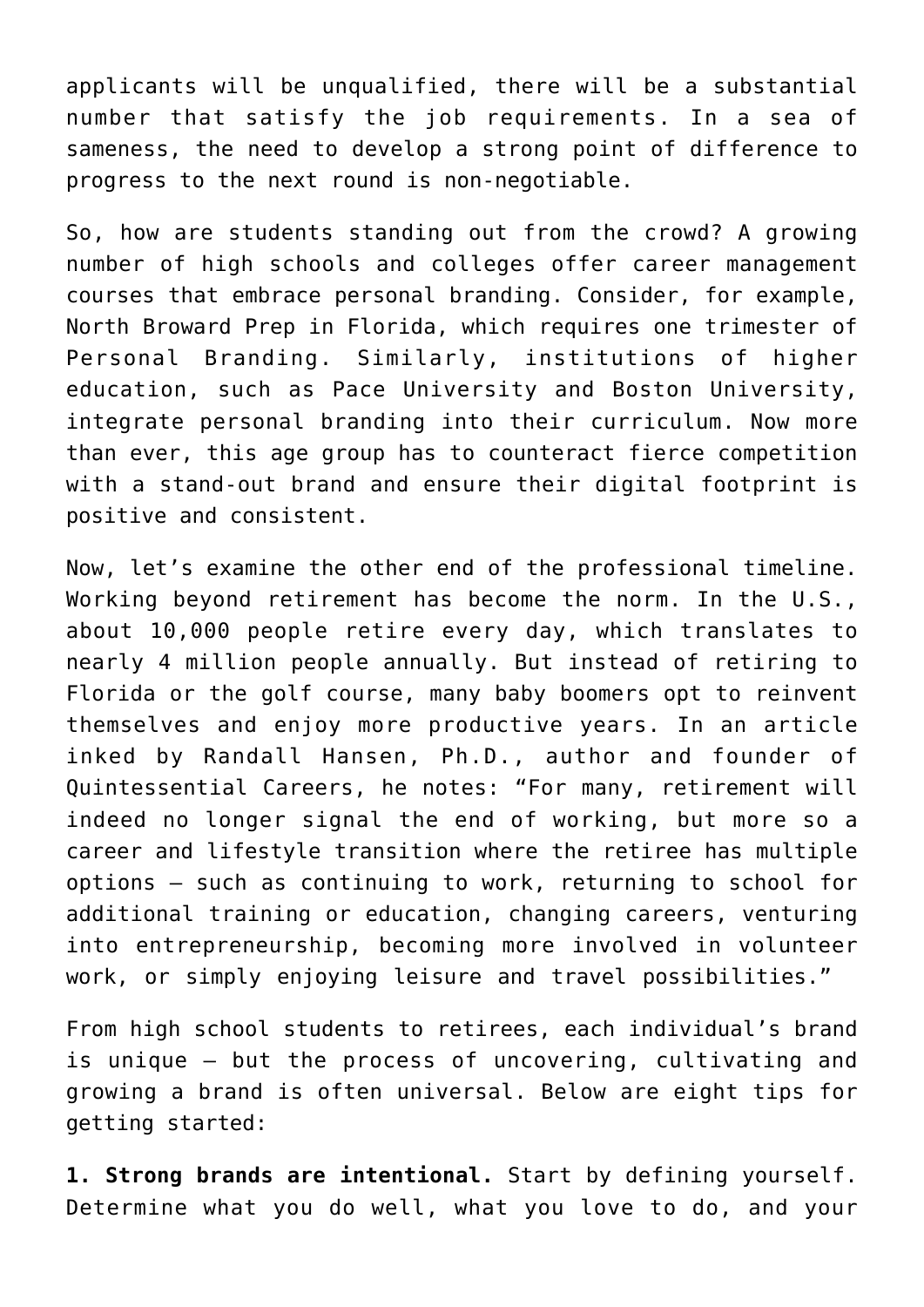identity and vision. Then own it. This all starts with a selfaudit to pinpoint your purpose, strengths, values and passion. It's essential to crystallize your uniqueness — or, competitive advantage — and why you're a worthy investment. Equally important is understanding your audience: what they need, how they function and what drives them to take action.

**2. Have an answer to "what's in it for me?"** Why should your target audience employ you? What's your value? What makes you stand out from the host of other applicants? You need to stress your value and strengths. But, avoid tailoring your brand too much to the audience. Make your brand about you first.

**3. Know how to work a room.** Networking is face-to-face marketing. Don't focus on how many people you meet networking — focus on meeting the right people. Building relationships is the core of effective networking.

**4. Stay on brand**. Maintain a consistent voice across different channels. Ensure your LinkedIn, Twitter and other profiles are up-to-date and in harmony.

**5. Be self-aware.** Always seek feedback. Ensure your brand is not only clearly articulated, but also that you know how to deliver on your brand and make it grow.

**6. Create a powerful online presence.** Reputation management is key. The digital footprint one leaves across the Internet is the encapsulation of his/her personal brand.

**7. Have a multi-channel approach.** Your toolkit should include, but not be limited, to: LinkedIn, blogging, volunteer work and speaking at industry conferences. Consider all touch points, like e-mail, cell phones and mailed greetings. To stand out, develop a resume with keywords and customized infographics, along with powerful business cards and head shots. And create and share content that will position you as a thought leader.